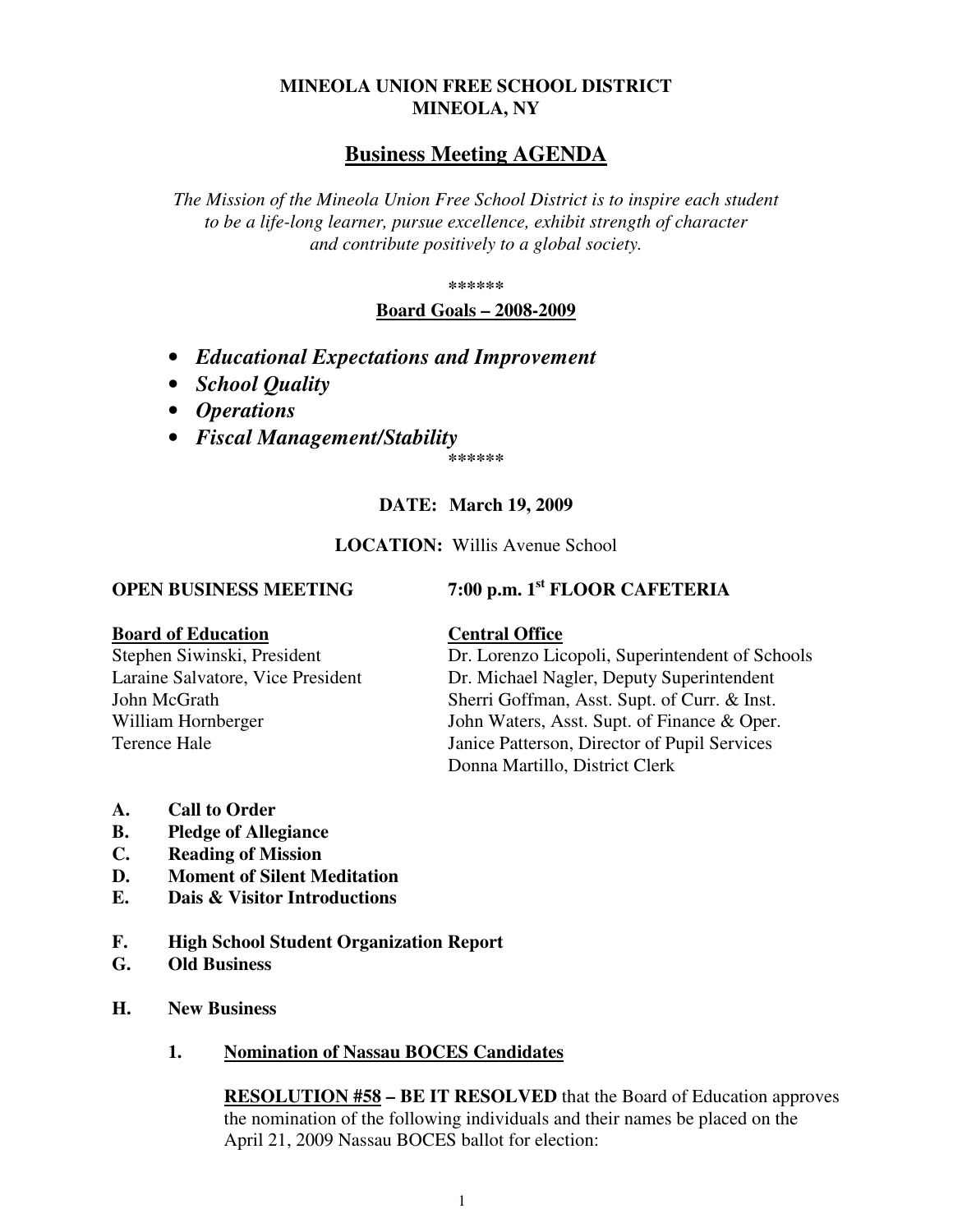|                | Susan Bergtraum |     |
|----------------|-----------------|-----|
|                | Iris Wolfson    |     |
|                | Michael Weinick |     |
| <b>Motion:</b> |                 |     |
|                |                 |     |
| Second:        |                 |     |
| Yes:           |                 | No: |
|                |                 |     |
|                |                 |     |
|                |                 |     |
|                |                 |     |
|                |                 |     |
|                |                 |     |
| Passed:        |                 |     |

# **2. Establishing a Parent Teacher Organization for Willis Avenue School**

**RESOLUTION #59 – BE IT RESOLVED** that the Board of Education of the Mineola UFSD hereby recognizes the Willis Avenue Parent Teacher Organization as a parent teacher organization representing the parents of students attending the Willis Avenue School.

| <b>Motion:</b> |     |
|----------------|-----|
| Second:        |     |
| Yes:           | No: |
|                |     |
|                |     |
|                |     |
|                |     |
| Passed:        |     |

## **I. Consensus Agenda**

## **1. Accepting of Minutes**

a. That the Board of Education accepts the minutes of the February 5, 2009 (Workshop); February 26, 2009 (Business) Meetings as presented.

## **2. Instruction**

- a. Resignations/Leave of Absence
	- 1. That the Board of Education grants a request to Carole Perciballi for an unpaid leave of absence, for child-rearing purposes, effective September 1, 2009 to June 30, 2010.
- b. Appointments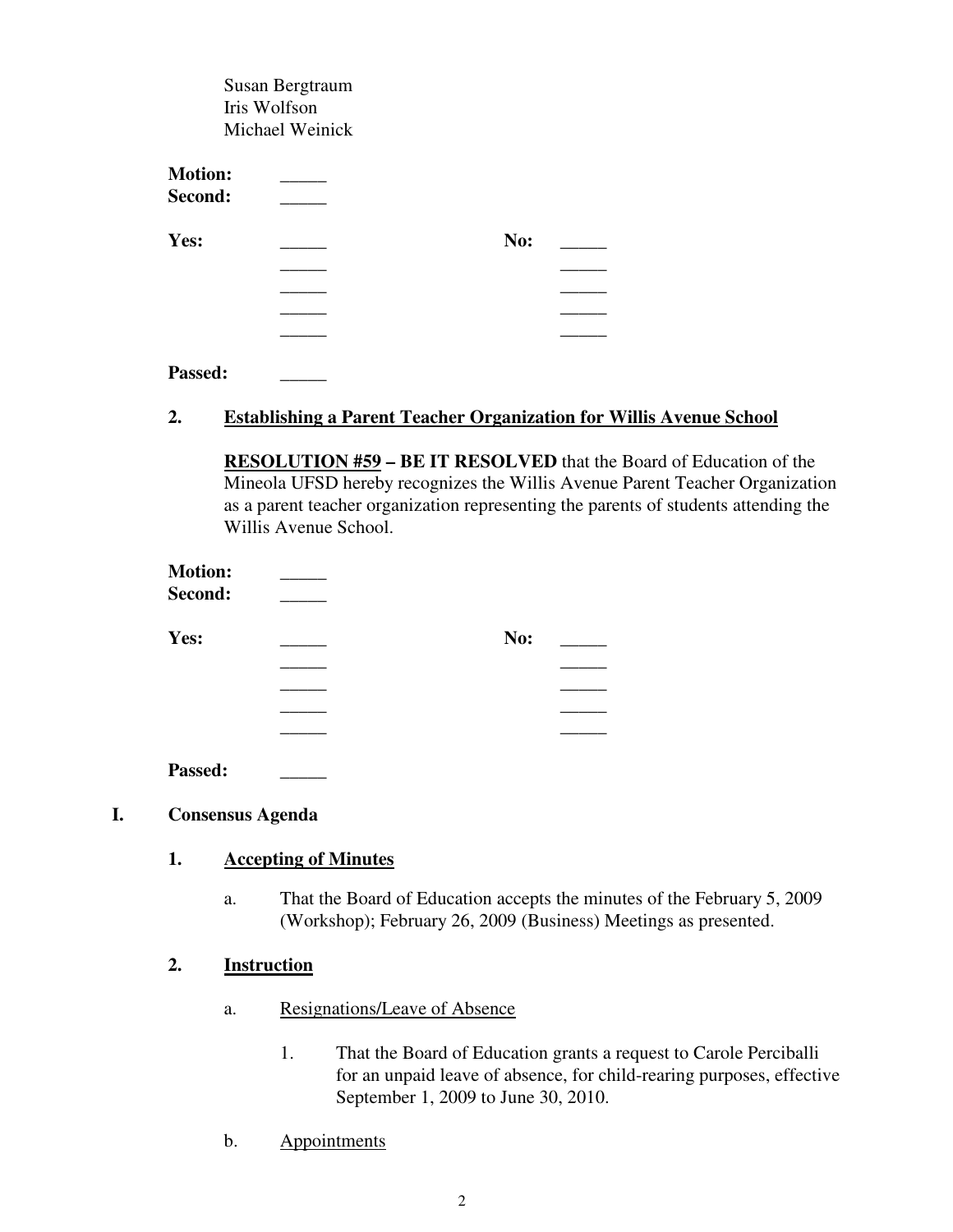- 1. That the Board of Education approves the appointment of Susana Soares, to the position of Replacement ESL Teacher for Lucia Barberio, starting approximately May 27, 2009 to on or before June 30, 2009. Salary: Days 1-20, \$90.00 per day; Days 21-39, \$100.00 per day; Days 40-45, \$110.00 per day; Day 46 goes on contract salary of MA, Step 1, \$63,109.00 pro-rated.
- 2. That the Board of Education approves the following additions to the Per Diem Substitute Teacher list at the daily rate of pay, \$90.00:

| Susana Soares          | ESL.                                      |
|------------------------|-------------------------------------------|
| Kimberly Sloan         | $Pre-K - 6 \& Special Education$          |
| <b>Susan Goodstadt</b> | Common Branch Subjects Grades 1-6 &       |
|                        | Special Education, pending Fingerprinting |
|                        | Clearance                                 |
| Jane Rivkin            | Nursery – Grade 6, pending Fingerprinting |
|                        | Clearance                                 |
| Lisa Romandetto        | Art                                       |
| Lisa Dooley            | Childhood Education (Grades 1-6)          |

- 3. That the Board of Education approves a transfer of stipend to Melissa Fusco, High School Sound Service in the amount of \$1,667.00 to be pro-rated from March 1, 2009 to June 2009, who is replacing Filipe Mendes.
- 4. That the Board of Education approves the appointment of the following coach for the Spring Interscholastic Season for the 2008- 2009 school year:

Jason Biscardi, 8<sup>th</sup> Grade Baseball; Stipend: Step 1, \$3,948.00 (Fills vacancy left by the resignation of Dominick Tolipano)

# **2.1. Instruction: Committee on Special Education Actions**

## **2.2. Instruction: Contracted Instructional Services**

- a. That the Board of Education approves a contract between the Mineola Union Free School District and Board of Education Cooperative Services (BOCES) for the 2008-2009 school year; tuition reimbursement to private schools from Special Education grants, per the SED process. Reimbursement is for Mineola students who receive services.
- b. That the Board of Education approves a contract between the Mineola Union Free School District and Quality Services for the Autism Community (QSAC) for the 2008-2009 school year; tuition reimbursement to agency from Special Education grants, per the SED process. Reimbursement is for Mineola students who receive services.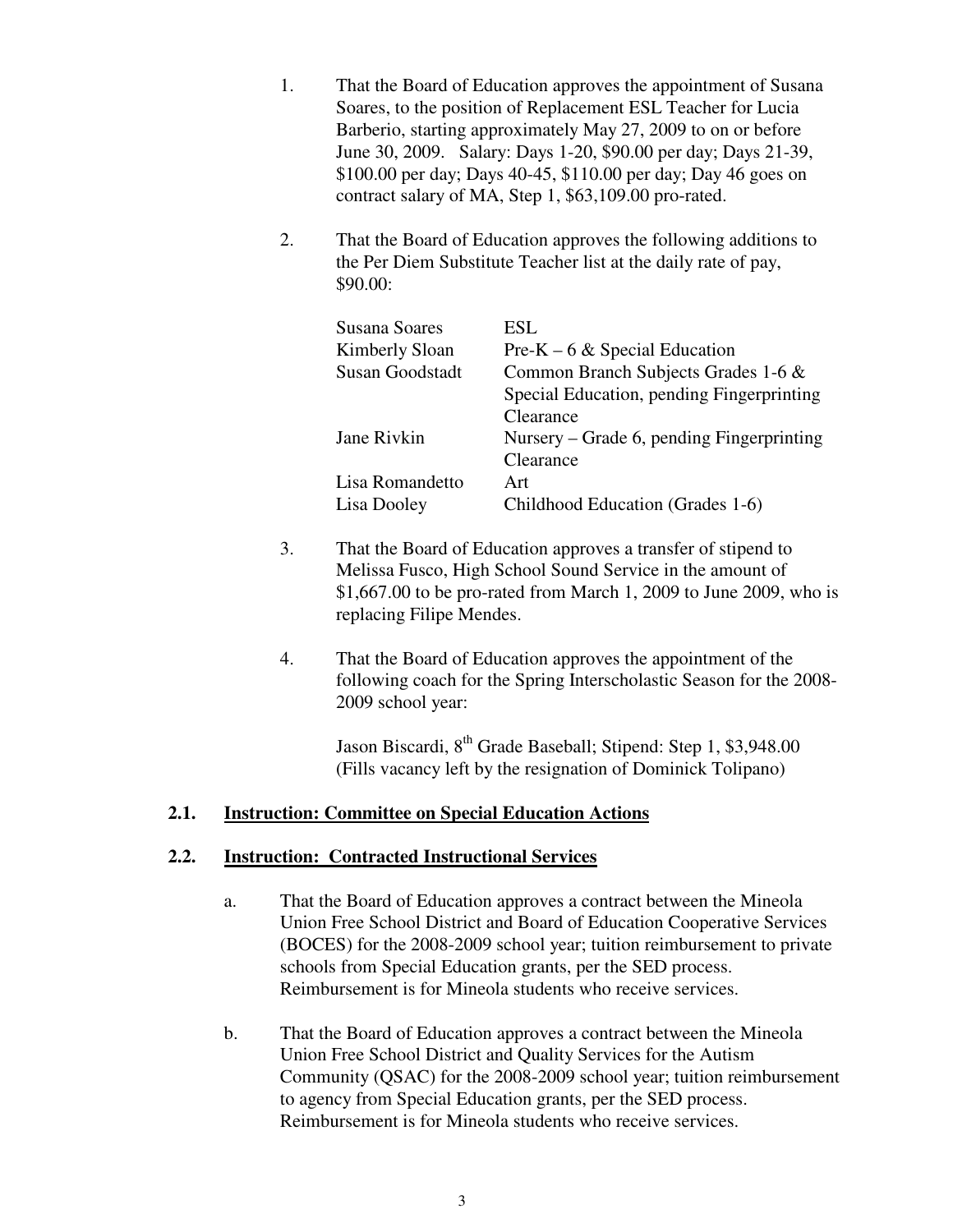- c. That the Board of Education approves a contract between the Mineola Union Free School District and Variety Child Learning Center for the 2008-2009 school year; tuition reimbursement to agency from Special Education grants, per the SED process. Reimbursement is for Mineola students who receive services.
- d. That the Board of Education approves a contract between the Mineola Union Free School District and New York Therapy Placement Services, Inc. for the 2008-2009 school year; tuition reimbursement to agency from Special Education grants, per the SED process. Reimbursement is for Mineola students who receive services.
- e. That the Board of Education approves a contract between the Mineola Union Free School District and Mill Neck Manor School for the Deaf for the 2008-2009 school year; tuition reimbursement to agency from Special Education grants, per the SED process. Reimbursement is for Mineola students who receive services.
- f. That the Board of Education approves a contract between the Mineola Union Free School District and Marion K. Solomon & Associates for the 2008-2009 school year; tuition reimbursement to agency from Special Education grants, per the SED process. Reimbursement is for Mineola students who receive services.
- g. That the Board of Education approves a contract between the Mineola Union Free School District and Kidz Therapy, Inc. for the 2008-2009 school year; tuition reimbursement to agency from Special Education grants, per the SED process. Reimbursement is for Mineola students who receive services.
- h. That the Board of Education approves a contract between the Mineola Union Free School District and AHRC for the 2008-2009 school year; tuition reimbursement to agency from Special Education grants, per the SED process. Reimbursement is for Mineola students who receive services.
- i. That the Board of Education approves a contract between the Mineola Union Free School District and Hebrew Academy for Special Children, Inc. for the 2008-2009 school year; tuition reimbursement to private schools from Special Education grants, per the SED process. Reimbursement is for Mineola students who receive services.

# **2.3. Instruction: Student Actions**

# **2.4. Instruction: Other**

a. That the Board of Education approves an agreement between the Mineola Union Free School District and Nassau BOCES for an Adult Education ESL Program for the 2008-2009 school year, beginning April 2009. A minimum student enrollment of 15 students is needed in order to maintain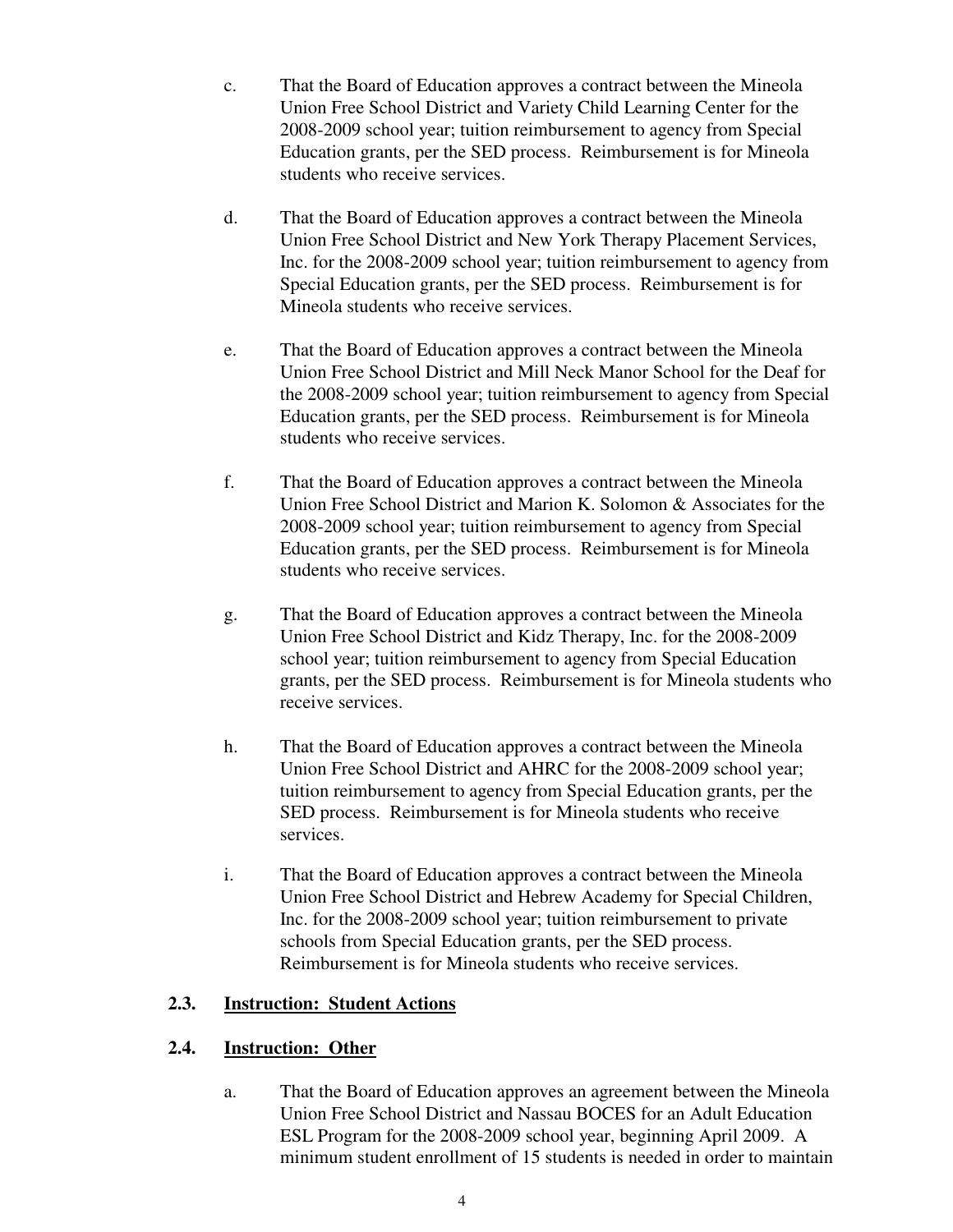an active class. The annual registration fee, \$35.00, is to be paid, by each participant, to Nassau BOCES and the Mineola UFSD will provide, at no charge to Nassau BOCES, appropriate classroom space at Mineola Middle School, Monday and Wednesday evenings from 6:30 p.m. to 9:30 p.m. Nassau BOCES will provide, at no cost to Mineola Union Free School District, the teaching staff and instructional program.

# **3. Civil Service**

# a. Resignations/Leave of Absence

- 1. That the Board of Education grants the extension of maternity leave for Lisa Marie Curley, Occupational Therapist, for the 2009- 2010 school year.
- 2. That the Board of Education grants an unpaid Leave of Absence to Ken Williams for the week of March 16, 2009 through March 20, 2009, for child-rearing purposes.

# b. Appointments

- 1. That the Board of Education approves the promotional appointment of Louise Dietrich from Clerk at the High School to Account Clerk in the Business Office, effective March 23, 2009. Salary, Step 7, \$56,451.00; probationary period 8 weeks.
- 2. That the Board of Education approves the appointment of Joseph Lloyd, Greeter to part time Teacher Aide, effective March 23, 2009; salary, Step 1, \$13.74 per hour; probationary period waived.
- 3. That the Board of Education approves the appointment of Suzette Sinert to the position of part time Teacher Aide, effective March 23, 2009; salary, Step 1, \$13.74 per hour; probationary period 26 weeks.
- 4. That the Board of Education approves the addition of the following candidates to the Support Staff Substitute list, effective March 16, 2009 at the hourly rate as stated:

| Marlene Covas         | Teacher Aide Sub    | \$13.74 |
|-----------------------|---------------------|---------|
| Jeanette Landivar     | Teacher Aide Sub    | \$13.74 |
| Kathy McCabe          | Teacher Aide Sub &  | \$13.74 |
|                       | <b>Clerical Sub</b> | \$12.32 |
| <b>Theresa Takacs</b> | Teacher Aid Sub     | \$13.74 |
| Jefferson Giron       | <b>Cleaner Sub</b>  | \$12.25 |

5. That the Board of Education approves the following summer positions for the 2009-2010 session:

# **Custodial:**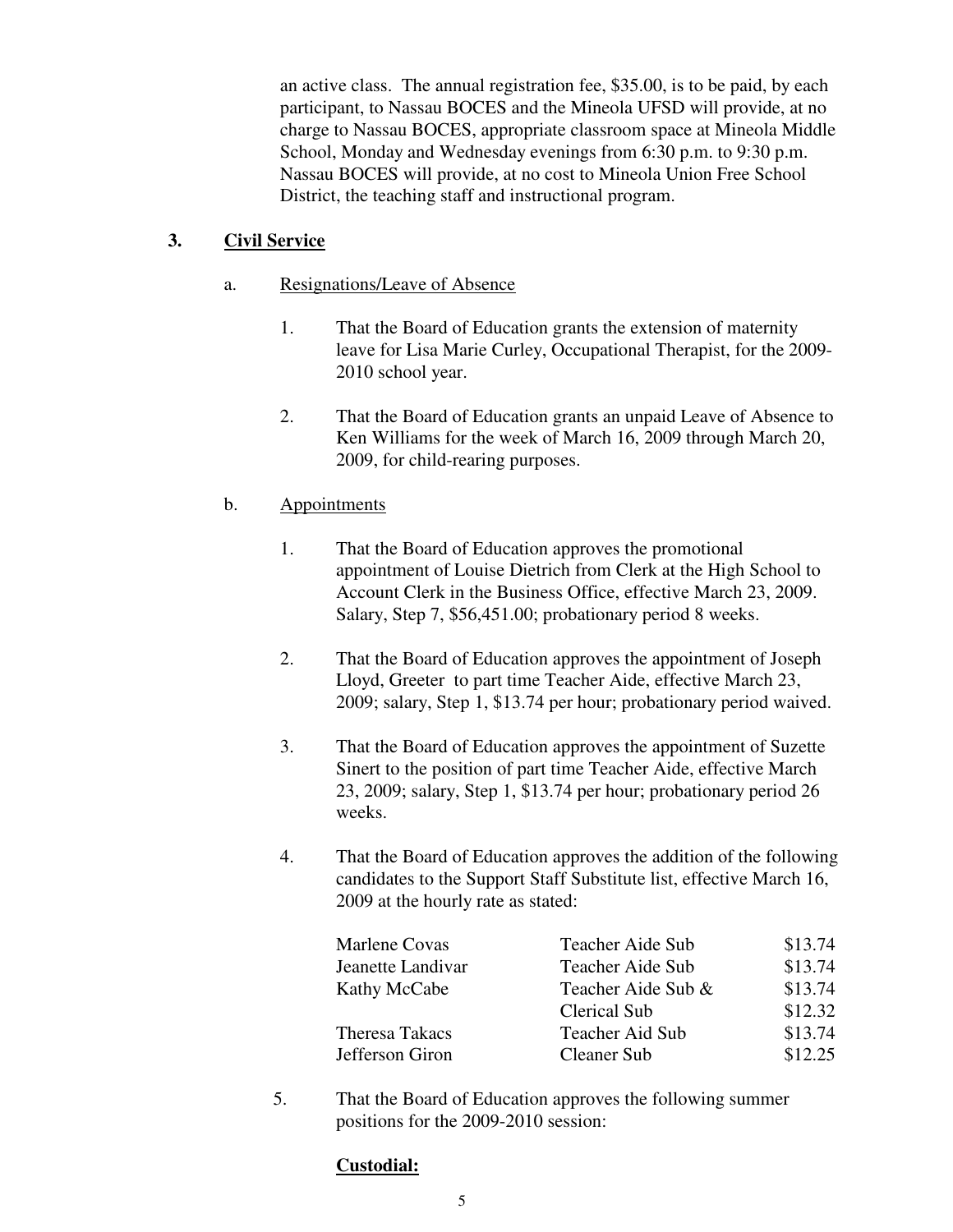| <b>Summer Workers</b> | 23                                   |
|-----------------------|--------------------------------------|
| Salary                | $$8.00$ per hour                     |
| Hours                 | Monday-Friday, $7:00$ am- $2:30$ pm  |
| Length of Program     | July 1, 2009 through August 18, 2009 |

# **Private & Parochial Textbooks:**

| Summer Worker     |                                       |
|-------------------|---------------------------------------|
| Salary            | $$8.00$ per hour                      |
| Hours             | Monday-Friday, $8:30$ am- $3:30$ p.m. |
| Length of Program | June 15, 2009 through August 31, 2009 |

# **Special Education Program:**

| <b>Teacher Aides</b>    | 15                                       |
|-------------------------|------------------------------------------|
| Salary                  | Based on hourly Teacher Aide Contract    |
| Teachers-in-Training 11 |                                          |
| Salary                  | $1st$ Year - \$8.50                      |
|                         | $2nd$ Year - \$8.75                      |
|                         | $3rd$ Year - \$9.00                      |
| Clerical                |                                          |
| Salary                  | <b>Based on hourly Clerical Contract</b> |
| Length of Program       | July 1, 2009 through August 11, 2009     |

# **4. Business/Finance**

## a. Treasurer's Report

1. That the Board of Education accepts the Treasurer's Report for the period ending January 31, 2009 and directed that it be placed on file.

# b. Approval of Invoices and Payroll

1. That the Board of Education approves the Invoices and Payroll for the period ending February 28, 2009.

| Warrant #15 |                            | \$740,898.71   |
|-------------|----------------------------|----------------|
| Warrant #16 |                            | \$1,106,977.13 |
|             | $A/P$ . Warrant #16A<br>\$ | 10,335.20      |
|             | Credits to Expense<br>\$   | 721.34 Cr.     |
|             | <b>TOTAL EXPENSES</b>      | \$1,857,489.70 |
|             | PAYROLL #15 & #16          |                |
|             |                            |                |
| General     |                            | \$3,964,206.48 |
| Fund F      | \$                         | 67,253.93      |
|             | <b>TOTAL PAYROLL</b>       | \$4,031,460.41 |

# **4.1. Business/Finance: Contract Approvals**

a. That the Board of Education approves the renewal of the License Agreement between the Mineola Union Free School District and SCOPE to provide after-school child-care services for the 2009-2010 school year.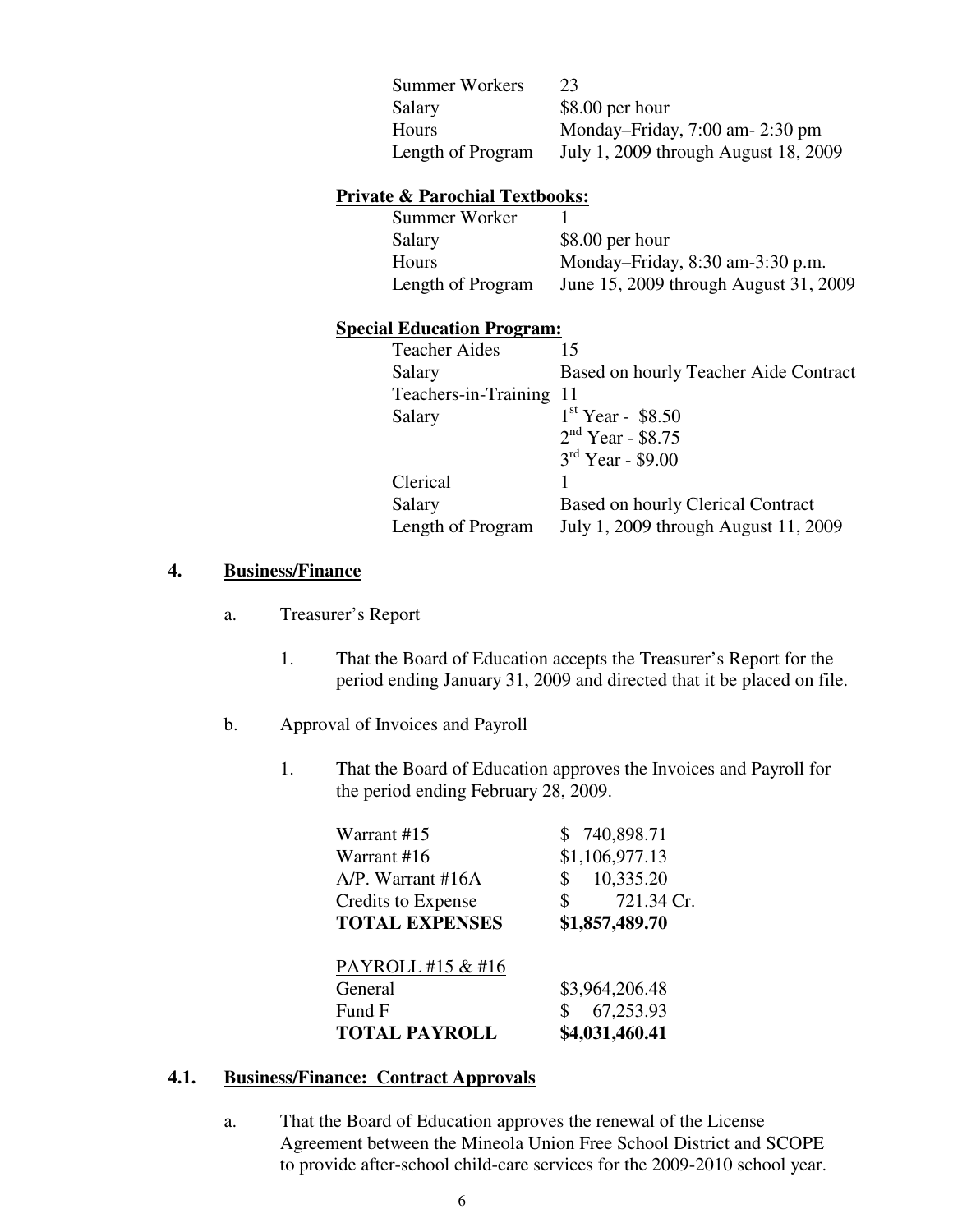SCOPE's services will be provided at the Jackson Avenue School and the Hampton Street School.

# **4.2. Business/Finance: Bids**

a. That the Board of Education approves the participation of the Mineola Union Free School District in the following BOCES cooperative bids at an aidable fee of \$350.00 each:

| 06/07-092A | Floor Tiles and Installation, Ext. #2                 |
|------------|-------------------------------------------------------|
| 08/09-085  | Tools: Hand and Power                                 |
| 08/09-087  | Building and Grounds Equipment                        |
| 07/08-075X | Repair and Maintenance of Irrigation Systems, Ext. #1 |
| 06/07-080A | Passenger cars, vans & trucks, Ext. #2                |

# **5. Other**

**RESOLUTION # 60 – BE IT RESOLVED THAT** the Board of Education approves Consensus Agenda items I.1.a. through I.4.2.a. as presented.

| No: |  |
|-----|--|
|     |  |
|     |  |
|     |  |
|     |  |
|     |  |
|     |  |

# **J. Public Comments**

Passed:

# **K. Board of Education Reports**

- Comments from Board President
- Board Committee Report
- Superintendent of Schools' Reports & Comments
	- o Superintendent Comments
	- o BAN Discussion
	- o Informal Budget Hearing
	- o Reorganization Discussion
	- o Capital Updates
- Table Reports
	- o Finance and Operations Report
		- Monthly Financial Report
		- Building & Grounds Report
			- Building Usage
			- Vandalism